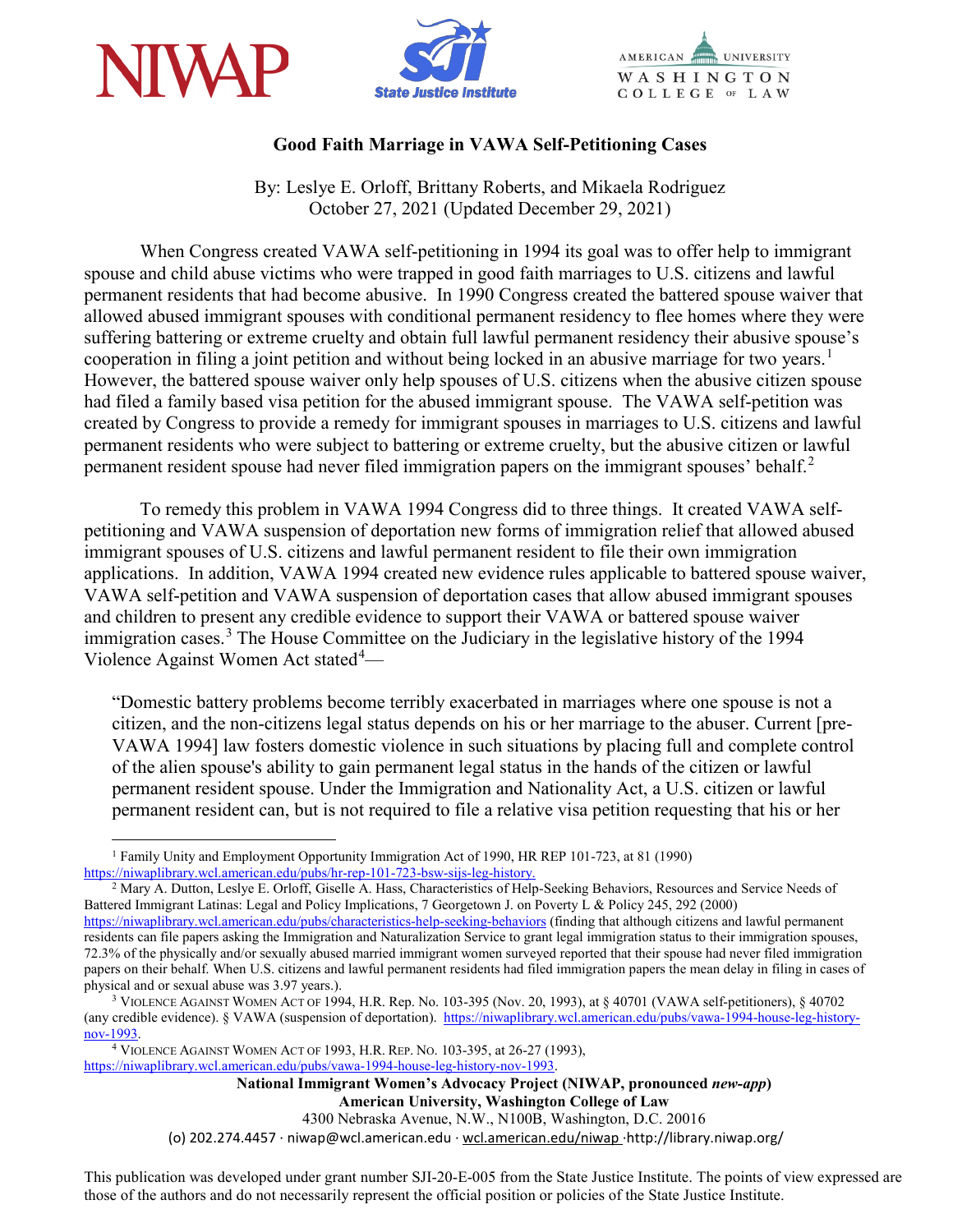spouse be granted legal *status based on a valid marriage*. Also, the citizen or lawful permanent resident can revoke such a petition at any time prior to the issuance of permanent or conditional residency to the spouse. Consequently, a battered spouse may be deterred from taking action to protect him or herself, such as filing for a civil protection order, filing criminal charges, or calling the police, because of the threat or fear of deportation**.** Many immigrant women live trapped and isolated in violent homes, afraid to turn to anyone for help. They fear both continued abuse if they stay with their batterers and deportation if they attempt to leave"·

The legislative history for VAWA 2000 provides additional background<sup>[5](#page-1-0)</sup>—

"Title V is designed to improve on efforts made in VAWA 1994 to prevent immigration law from being used by an abusive citizen or lawful permanent resident spouse as a tool to prevent an abused immigrant spouse form reporting abuse or living the abusive relationship. This could happen because generally speaking, U.S. immigration law gives citizens and lawful permanent residents the right to petition for their spouses to be granted a permanent resident visa, which is the necessary prerequisite for immigrating to the United States. In the vast majority of cases, granting the right to seek the visa to the citizen or lawful permanent resident spouse makes sense, since the purpose of family immigration visas is to allow U.S. citizens or lawful permanent residents to live here with their spouses and children. But in the unusual case of the abusive relationship, an abusive citizen or lawful permanent resident can use control over his or her spouse's visa as a means to blackmail and control the spouse. The abusive spouse would do this by withholding a promised visa petition and then threatening to turn the abused spouse in to the immigration authorities if the abused spouse sought to leave the abuser or report the abuse. .. VAWA 1994 changed this by allowing immigrants who demonstrate that they have been battered or subjected to extreme cruelty by their U.S. citizen or lawful permanent resident spouses to file their own petitions for visas without the cooperation of their abusive spouse."

In a 1999, the Immigration and Naturalization Service conducted a review of all requests for removal of conditions in battered spouse waiver cases filed in 1994 and self-petitions filed in 1997 and 1998 to determine the level of fraud in cases of immigrant spouses of U.S. citizens and lawful permanent residents. The report to Congress on this investigation notes that INS found no cases reviewed in which there was credible evidence of *both fraud and abuse*. [6](#page-1-1) Congress and INS in its 1999 report to Congress recognized what researchers and domestic violence experts have long known. Domestic violence, battering or extreme cruelty, power, and coercive control provide strong evidence that the marriage is a good faith marriage.<sup>[7](#page-1-2)</sup>

It is important to note that domestic violence, child abuse and human trafficking can co-occur in immigrant families and in families where family members have mixed immigration statuses. When the perpetrator of sex or labor trafficking against an immigrant spouse, child or step-child is a U.S. citizen or

 <sup>5</sup>VIOLENCE AGAINST WOMEN ACT OF 2000, Section by Section Summary, 146 CONG. REC. S10,195 (2000),

<span id="page-1-1"></span><span id="page-1-0"></span>[https://niwaplibrary.wcl.american.edu/pubs/imm-lghst-vawa200wholebill.](https://niwaplibrary.wcl.american.edu/pubs/imm-lghst-vawa200wholebill)<br><sup>6</sup> International Matchmaking Organizations: A Report to Congress (February 1999), https://niwaplibrary.wcl.american.edu/pubs/intl-<br>matchmaking-orgs.

<span id="page-1-2"></span><sup>&</sup>lt;sup>7</sup> See generally, Nawal Ammar, Helene Berman, Jacquelyn Campbell, Anindita Dasgupta, Mary Ann Dutton, Giselle Hass, Stephanie J. Nawyn, Leslye E. Orloff, Anita Raj, Rachael Rodriguez, Evan Stark, Jay G. Silverman, Cris M. Sullivan, David B. Thronson, Veronica Tobar Thronson, Hannah Brenner, J. Ruben Parra-Cardona, and Julia L. Perilla**;** *see also* Social Science Research Documents the Need for VAWA Self-Petitions and U-Visas*,* 10-11 (December 6, 2012)[, https://niwaplibrary.wcl.american.edu/pubs/traum-man](https://niwaplibrary.wcl.american.edu/pubs/traum-man-socialscienceresearchneedvawauvisa-12-06-12)[socialscienceresearchneedvawauvisa-12-06-12.](https://niwaplibrary.wcl.american.edu/pubs/traum-man-socialscienceresearchneedvawauvisa-12-06-12)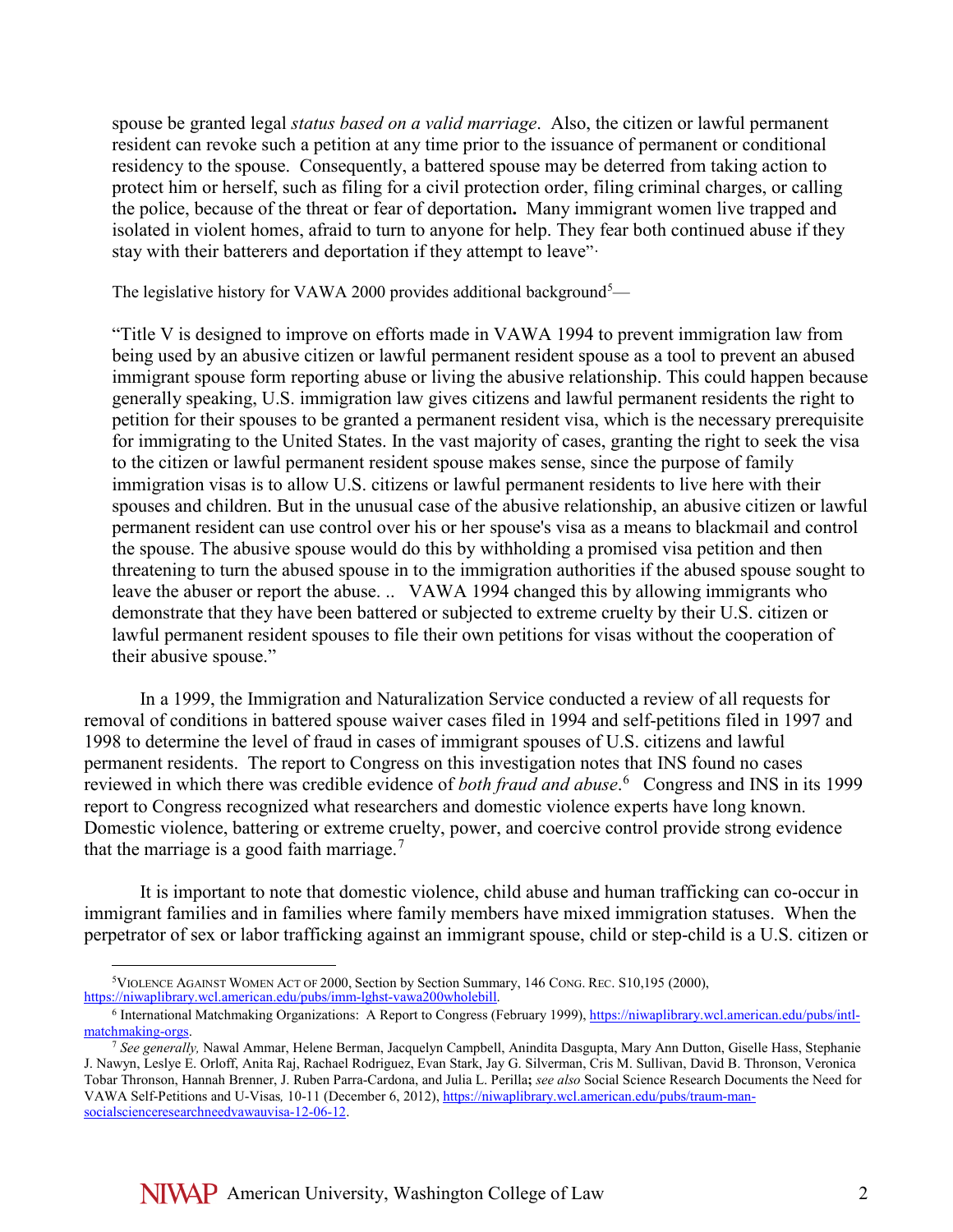lawful permanent resident spouse, former spouse, parent or step-parent, the trafficked immigrant may also be eligible for the forms of immigration relief discussed in this article, VAWA self-petitioning, battered spouse waivers, VAWA cancellation of removal, or VAWA suspension of deportation and the definition of good faith marriage discussed here would apply to such cases.<sup>[8](#page-2-0)</sup>

### Good faith marriage in VAWA self-petitioning cases

Persons applying for marriage based benefits are generally required to establish that they entered into the marriage in good faith. The Immigration and Nationality Act does not define a "good-faith" marriage or provide guidelines for evaluating the bona fides of a marriage. A significant body of case law has developed concerning the interpretation of this requirement.<sup>[9](#page-2-1)</sup>

The preamble to the VAWA self-petitioning regulations state:

"It has long been held that a marriage that is entered into for the primary purpose of circumventing the immigration laws, referred to as a fraudulent or sham marriage cannot be recognized as enabling a spouse to obtain immigration benefits."<sup>10</sup>

A May 15, 2012 Congressional Research Service Report on VAWA self-petitioning and other forms of immigration relief offer to immigrant crime victims under VAWA explored the degree to which the VAWA self-petitioning provisions "unintentionally facilitate marriage fraud."<sup>11</sup> The report concluded that "While some suggest that VAWA provides opportunities for dishonest and enterprising immigrants to circumvent U.S. immigration laws, reliable empirical support for these assertions is limited."<sup>[12](#page-2-4)</sup>

The relatively low level of marriage fraud in the context of VAWA self-petitioning is due in part to the heightened number of factors a battered immigrant self-petitioner must prove to have the VAWA self-petition approved compared to the family based spousal petitioning process. Several of these factors also by their nature often provide credible evidence of good faith marriage, particularly battering or

<span id="page-2-0"></span> <sup>8</sup> *See* Arguijo v. USCIS, No. 13-cv-05751 (7th Cir. Mar. 12, 2021) (Once <sup>a</sup> step-parent/step-child relationship is established based upon <sup>a</sup> good faith marriage between the child's natural parent and their step-parent, divorce does not end the step-parent/step-child relationship in VAWA self-petition cases. An immigrant step-child abused by their citizen or lawful permanent resident step-parent maintainsthe ability to file a self-petition despite their natural parent's divorce from their abusive step-parent.)

<span id="page-2-1"></span><sup>9</sup>*See* Lutwak v. U.S., 344 U.S. 604, 611 (1953); Bark v. INS, 511 F.2d 1200 (9th Cir. 1975); Matter of Soriano, 19 I. & N. Dec. 764 (BIA 1988); El-Hadi v. I.N.S, 194 F.3d 1312 (6<sup>th</sup> Cir. 1999); Ayyoub v. I.N.S, 93 Fed. Appx. 828 (6<sup>th</sup> Cir. 2004) (includes a review of relevant historical and current case law through December 27, 2021).

<span id="page-2-2"></span><sup>&</sup>lt;sup>10</sup> Petition to Classify Alien as Immediate Relative of a United States Citizen or as a Preference Immigrant, 61 FR 13068 (March 26, 1996)[, https://niwaplibrary.wcl.american.edu/pubs/vawa-rule.](https://niwaplibrary.wcl.american.edu/pubs/vawa-rule) VAWA self-petitions are adjudicated by immigration officials working on a specially trained team in the Violence Against Women Act (VAWA) Unit. The training adjudicators receive includes training on VAWA confidentiality protections and on fraud detection. A review by the Government Accounting Office of cases filed between 2014 and 2018 found that of the 45,414 VAWA self-petition cases filed by spouses if U.S. citizens and lawful permanent residents 72% of VAWA selfpetitions were approved, 3% were withdrawn, revoked or administratively closed and 25% were denied (of which 4.9% involved referrals for fraud investigations). Government Accounting Office, Additional Actions Needed to Address Fraud Risks in Program for Foreign National Victims of Domestic Abuse 10-11 (September 2019) [https://www.gao.gov/products/gao-19-676.](https://www.gao.gov/products/gao-19-676) Of the fraud investigations reviewed, in 2.6% of the cases the fraud unit found no reason to investigate and declined the leads. Id. at 36. Of the 1367 cases of potential fraud investigated 24.3% (n=332) resulted in findings of fraud. Id. at 36. Among the 45,414 marriage based self-petition cases filed between 2014 and 2018 in 0.7% of those cases did USCIS find that the self-petition was fraudulently filed. Id. at 11 and 36. This report found that USCIS had established a culture and a dedicated entity to manage fraud risks for the VAWA self-petition program and made recommendations to USCIS designed to enhance fraud detection. Id. at 15.<br><sup>11</sup> William A. Kandel, Immigration Provisions of the Violence Against Women Act (May 15, 2012),

<span id="page-2-4"></span><span id="page-2-3"></span>[https://niwaplibrary.wcl.american.edu/pubs/vawa-2013-crs-report.](https://niwaplibrary.wcl.american.edu/pubs/vawa-2013-crs-report)

<sup>12</sup> *Id.* at p. 3.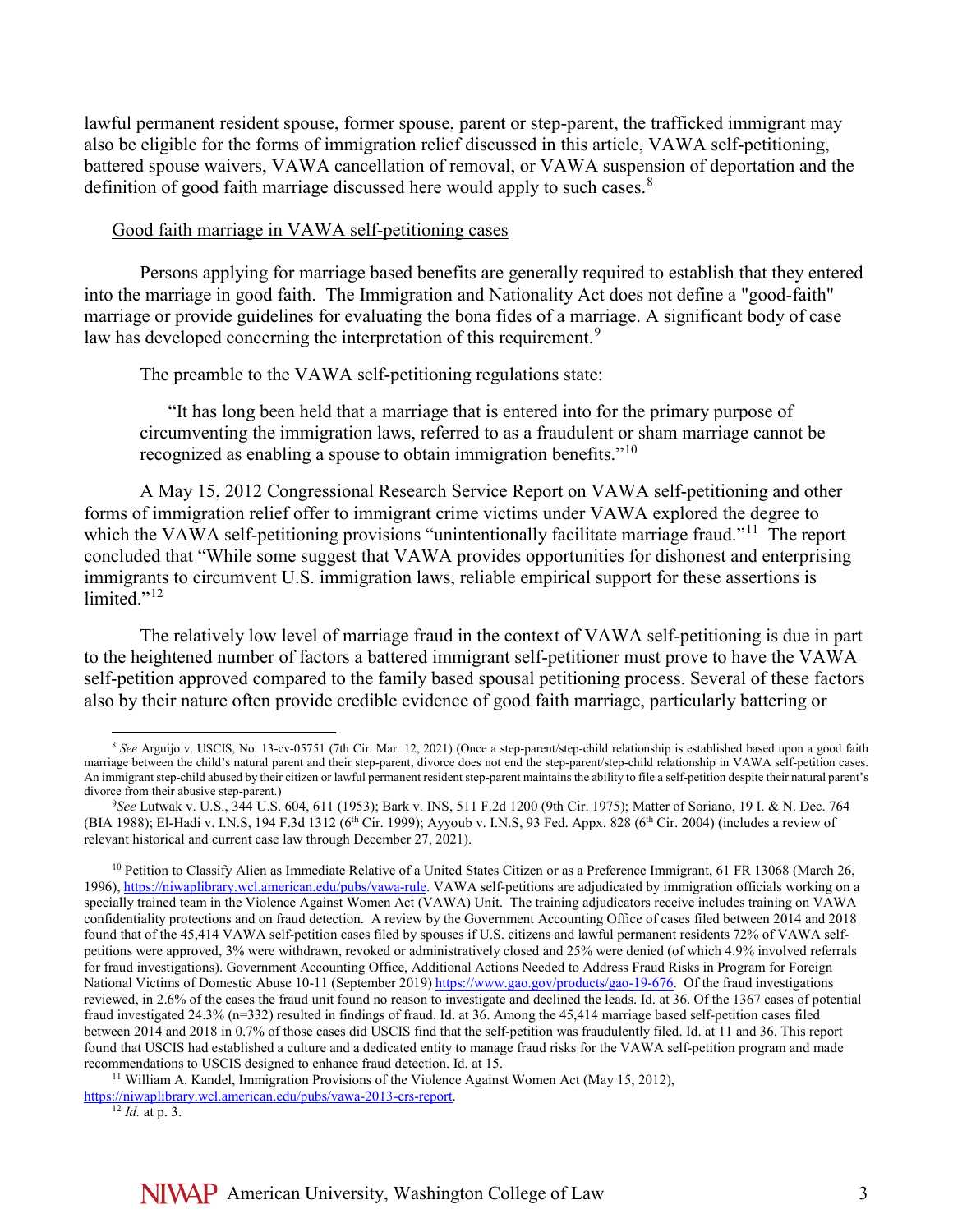extreme cruelty, occurring during the marriage, when the parties have children in common, and residence with the abusive U.S. citizen or lawful permanent resident spouse.

## VAWA Immigration Relief Compared With Family Based Visa Petitions

| <b>Family Based</b>      | <b>Battered</b>      | <b>VAWA Self-Petitions</b>      | <b>VAWA Suspension of</b>          |
|--------------------------|----------------------|---------------------------------|------------------------------------|
| <b>Spousal Petitions</b> | <b>Spouse Waiver</b> |                                 | <b>Deportation and VAWA</b>        |
|                          |                      |                                 | <b>Cancellation of Removal</b>     |
| Good faith marriage      | Good faith           | Good faith marriage             | Good faith marriage or intended    |
|                          | marriage             |                                 | marriage or Immigrant's child      |
|                          |                      |                                 | abused by the child's other parent |
|                          |                      |                                 | who is a U.S. citizen or lawful    |
|                          |                      |                                 | permanent resident.                |
| U.S. citizenship or      | U.S. citizenship or  | U.S. citizenship or lawful      | U.S. citizenship or lawful         |
| lawful permanent         | lawful permanent     | permanent residency of spouse   | permanent residency of spouse      |
| residency of spouse      | residency of         |                                 |                                    |
|                          | spouse               |                                 |                                    |
|                          | Battering or         | Battering or extreme cruelty    | Battering or extreme cruelty       |
|                          | extreme cruelty      |                                 |                                    |
|                          |                      | One of more of the incidents of | Physical presence in the U.S. for  |
|                          |                      | battering or extreme cruelty    | a continuous period of not less    |
|                          |                      | occurred during the marriage    | than 3 years                       |
|                          |                      | Residence with the U.S. citizen | Removal from the U.S. would        |
|                          |                      | or lawful permanent resident    | cause extreme hardship to self,    |
|                          |                      | spouse                          | child or parents.                  |
|                          |                      | Good moral character            | Good moral character               |
|                          |                      |                                 | Applicant merits favorable         |
|                          |                      |                                 | exercise of discretion             |

When an immigrant self-petitioner, a battered spouse waiver applicant, VAWA suspension of deportation, or a VAWA cancelation of removal applicant provides DHS or the immigration judge with credible evidence proving any of the following facts, such evidence also supports a finding of good faith marriage–

- Battering or extreme cruelty,
- The fact that incidents of battering or extreme cruelty occurred during the marriage;
- Residence with the abuser, and/or
- Children born to the abuser and the immigrant spouse.

To better assess claims and prevent fraud, a centralized, specially trained VAWA Unit processes all crime victim immigration applications filed under the law.  $13$  Immigrant victims must undergo a rigorous application process and a criminal background check, and must submit a certification from

<span id="page-3-0"></span> <sup>13</sup> *See* USCIS, Department of Homeland Security, Report on the Operations of the Violence Against Women Act Unit at the USCIS Vermont Service Center, p. 3, (October 22, 2010), ("Consolidation of VAWA petition adjudications in the VSC [Vermont Service Center] was intended, among other things, to prevent fraud by assigning adjudication of specialists in domestic violence cases who could efficiently discern fraudulent petitions, fairly adjudicate legitimate petitions, and protect victims from accidental violations of confidentiality."), [https://niwaplibrary.wcl.american.edu/pubs/report-vawa-uscis-vermont-service-center.](https://niwaplibrary.wcl.american.edu/pubs/report-vawa-uscis-vermont-service-center)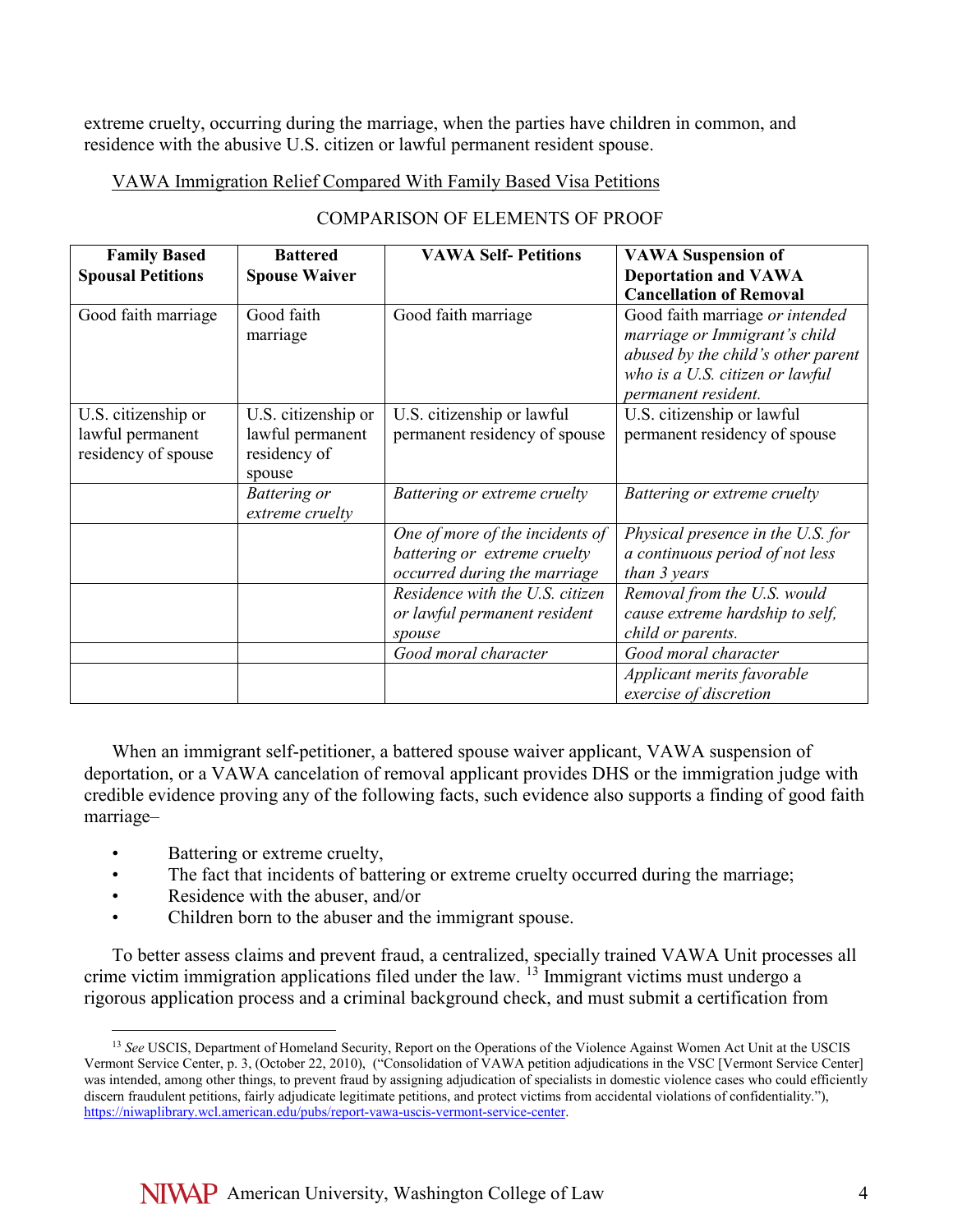police or prosecutors to prove their cooperation. The non-partisan Congressional Research Service noted that DHS has incorporated safeguards for adjudicating these cases and there is no empirical evidence of fraud. [14](#page-4-0) 

DHS uses a high degree of diligence and vigilance in adjudicating these cases as compared to other forms of immigration relief. VAWA and U visa cases have a higher rate of Requests for Further Evidence (RFE) and denials issued by immigration authorities as compared to other types of immigration cases.<sup>[15](#page-4-1)</sup> DHS case processing data reveals that the VAWA Unit requires significantly more evidence in VAWA self-petitioning cases when battered spouses and children apply for immigration relief on their own without the abusive U.S. citizen or lawful permanent resident spouse's knowledge, assistance or consent. The DHS VAWA unit issues a 4 times greater rate of requests for further evidence in VAWA self-petitioning cases than in family based visa petition cases.<sup>[16](#page-4-2)</sup>

- Requests for further evidence rate (DHS 2007-2011)
	- o 74% VAWA cases
	- o 18.3% family visa petition cases

The denial rate for VAWA self-petitioning cases is also higher than for family based visa petition cases generally.[17](#page-4-3)

- Denial rate
	- o 31.4% VAWA self-petitions
	- o 21% U visas
	- o 11.2 % family members of citizens
	- o 14.2% family members of lawful permanent residents

### Proof of good faith marriage or the immigrant's intent to enter a good faith marriage required

Immigrant victims of battering or extreme cruelty filing VAWA self-petitions bear the burden of proving to DHS that they are or were in good faith marriage to their U.S. citizen or lawful permanent resident spouse. Proof that the alien entered into the marriage in good faith (or in the case of an abusive U.S. citizen or lawful permanent resident spouse's bigamy) that the immigrant intended to enter into a marriage in good faith)<sup>[18](#page-4-4)</sup> is a required component of any spouse based VAWA self-petition.<sup>19</sup>

<span id="page-4-0"></span><sup>&</sup>lt;sup>14</sup> William A. Kandel, Immigration Provisions of the Violence Against Women Act, (Feb. 15, 2013), [https://niwaplibrary.wcl.american.edu/pubs/crs-vawa-immigrationl-2-13-15.](https://niwaplibrary.wcl.american.edu/pubs/crs-vawa-immigrationl-2-13-15)

<span id="page-4-1"></span><sup>&</sup>lt;sup>15</sup> VAWA T, U Case Processing Data 1997-2020 (Feb. 10, 2021), [https://niwaplibrary.wcl.american.edu/pubs/vawa-t-u-data-1997-](https://niwaplibrary.wcl.american.edu/pubs/vawa-t-u-data-1997-2020) [2020](https://niwaplibrary.wcl.american.edu/pubs/vawa-t-u-data-1997-2020) (VAWA self-petitions 25.2% denial rate in 2019); *see also* USCIS Number of Service-wide Forms Fiscal Year 2019 by Quarter and Form Status (2019) https://niwaplibrary.wcl.american.edu/pubs/quarterly all forms fy19q4 (Denial rate for family based visa petitions 9.6% in 2019).<br><sup>16</sup> USCIS Approval Rates and Requests for Evidence for All Form Types, (2003-2011),

<span id="page-4-2"></span>[https://niwaplibrary.wcl.american.edu/pubs/allformtype\\_approval-rfe-rates-fy2003-2011](https://niwaplibrary.wcl.american.edu/pubs/allformtype_approval-rfe-rates-fy2003-2011) (starting in 2012 DHS began reporting VAWA self-petitions and Widow SJIS together making it difficult to run later data).

<span id="page-4-3"></span><sup>&</sup>lt;sup>17</sup> USCIS Approval Rates and Requests for Evidence for All Form Types, (2003-2011), https://niwaplibrary.wcl.american.edu/pubs/allformtype\_approval-rfe-rates-fy2003-2011.

<span id="page-4-5"></span><span id="page-4-4"></span>

<sup>&</sup>lt;sup>18</sup>VIOLENCE AGAINST WOMEN ACT OF 2000, Section by Section Summary, 146 CONG. REC. S10,195 (2000), <https://niwaplibrary.wcl.american.edu/pubs/imm-lghst-vawa200wholebill> (stating that section 1503 of this legislation allows battered immigrants who unknowingly marry bigamists to avail themselves of VAWA's self-petition procedures)

<sup>&</sup>lt;sup>19</sup> INA Section 204(a)(1)(A)(iii)(II)(AA) and 204(a)(1)(B)(ii)(II)(AA).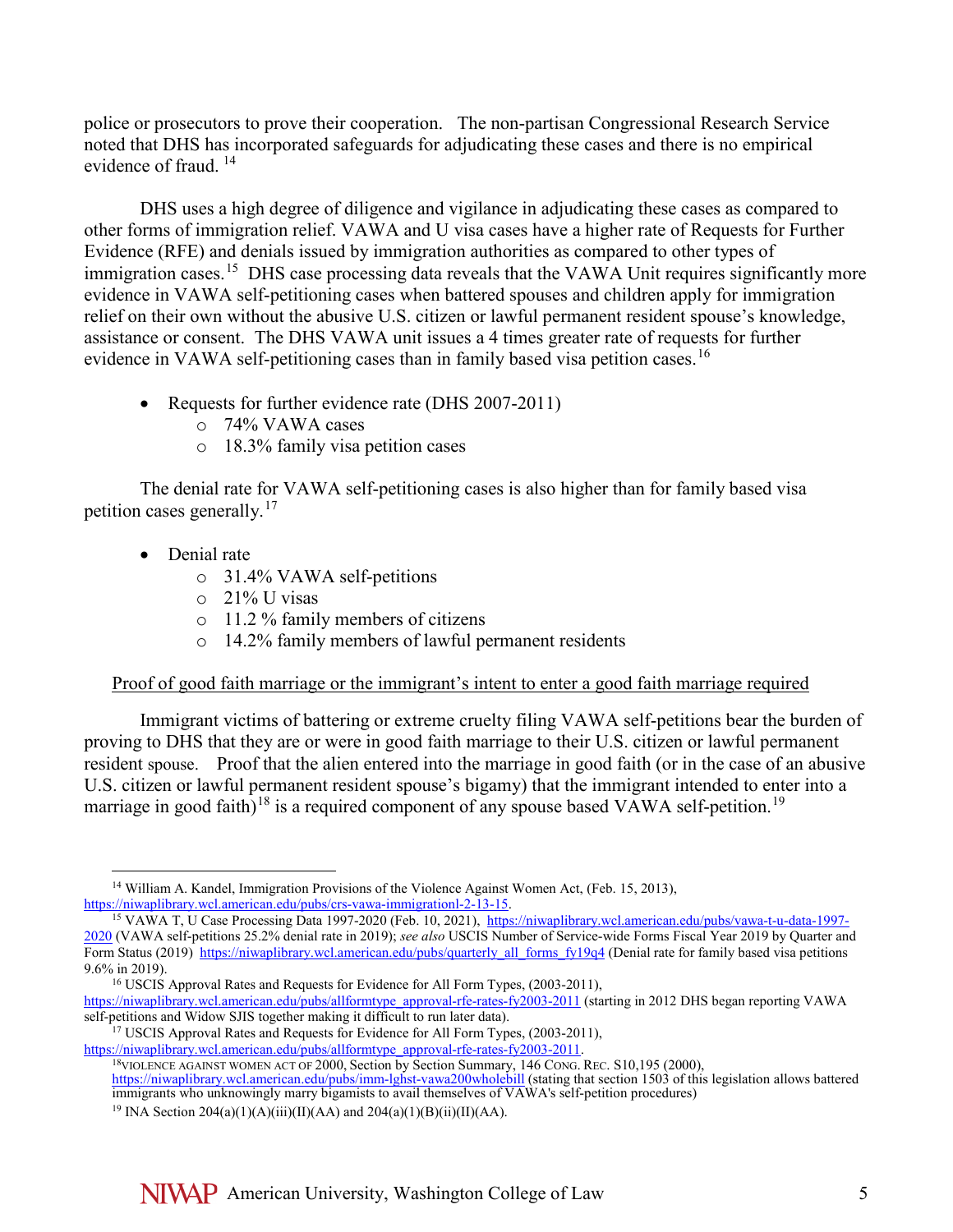At the time of the filing of the VAWA self-petition the immigrant filing the self-petitioner must:

- Current marriage: Be married to the U.S. citizen and lawful permanent resident spouse;  $^{20}$  $^{20}$  $^{20}$
- Within the past two years: Have been a bona fide spouse of a U.S. citizen or lawful permanent resident who within the past two years:
	- $\circ$  Whose spouse died,<sup>[21](#page-5-1)</sup> or
	- o Whose marriage was terminated, whose spouse lost or renounced citizenship or lost lawful permanent resident status *related to battering or extreme cruelty*; [22](#page-5-2) (Emphasis added)
- Intended spouse: Have intended to enter a good faith marriage and believed that he or she had married a citizen of the United States and with whom a marriage ceremony was actually performed and who otherwise meets any applicable requirements under this chapter to establish the existence of and bona fides of a marriage, but whose marriage is not legitimate solely because of the bigamy of such citizen of the United States or lawful permanent resident spouse.<sup>[23](#page-5-3)</sup>

## Intent at the time of the marriage:

Adjudications of good faith marriage requirements apply the same standards as are applicable in family based visa petition cases filed by a U.S. citizen or lawful permanent resident spouse. The statues regulations and case law government what is under immigration law a good faith marriage are the same in VAWA self-petitioning, battered spouse waiver, VAWA suspension of deportation, VAWA cancellation of removal, and family based visa adjudications. The key focus of these adjudications is on the intent of the immigrant applicant at the time of the marriage.

• The preamble to the VAWA self-petitioning regulations:

"The key factor in determining whether a person entered into a marriage in good faith is whether he or she intended to establish a life together with the spouse at the time of the marriage." The person's conduct after marriage is relevant only to the extent that it bears upon his or her subjective state of mind at the time of the marriage. $124$  $124$ 

"Separation from the other spouse, even shortly after the marriage took place, does not prove, by itself that a marriage was not entered in to in good faith".<sup>[25](#page-5-5)</sup>

• A self-petition will not be denied simply because the spouses are no longer living together and the marriage is no longer viable.<sup>[26](#page-5-6)</sup>

<sup>&</sup>lt;sup>20</sup> *Id.* <br><sup>21</sup> INA Section 204(a)(1)(A)(iii)(II)(CC)(aaa).

<span id="page-5-4"></span><span id="page-5-3"></span><span id="page-5-2"></span><span id="page-5-1"></span><span id="page-5-0"></span><sup>&</sup>lt;sup>22</sup> INA Section 204(a)(1)(A)(iii)(II)(CC)(aaa)-(ccc).<br><sup>23</sup> INA Section 204(a)(1)(A)(iii)(II)(BB) and 204(a)(1)(B)(ii)(II)(BB).<br><sup>24</sup> Petition to Classify Alien as Immediate Relative of a United States Citizen or as a Pref 1996)[, https://niwaplibrary.wcl.american.edu/pubs/vawa-rule.](https://niwaplibrary.wcl.american.edu/pubs/vawa-rule)

<span id="page-5-6"></span><span id="page-5-5"></span><sup>25</sup> *Id.*; *see also* Bark v. INS, 511 F.2d 1200 (9th Cir. 1975).

<sup>26</sup> 8 C.F.R. §204.2(c)(1)(ix); *see also* Matter of McKee, 17 I&N Dec. 332 (BIA 1980).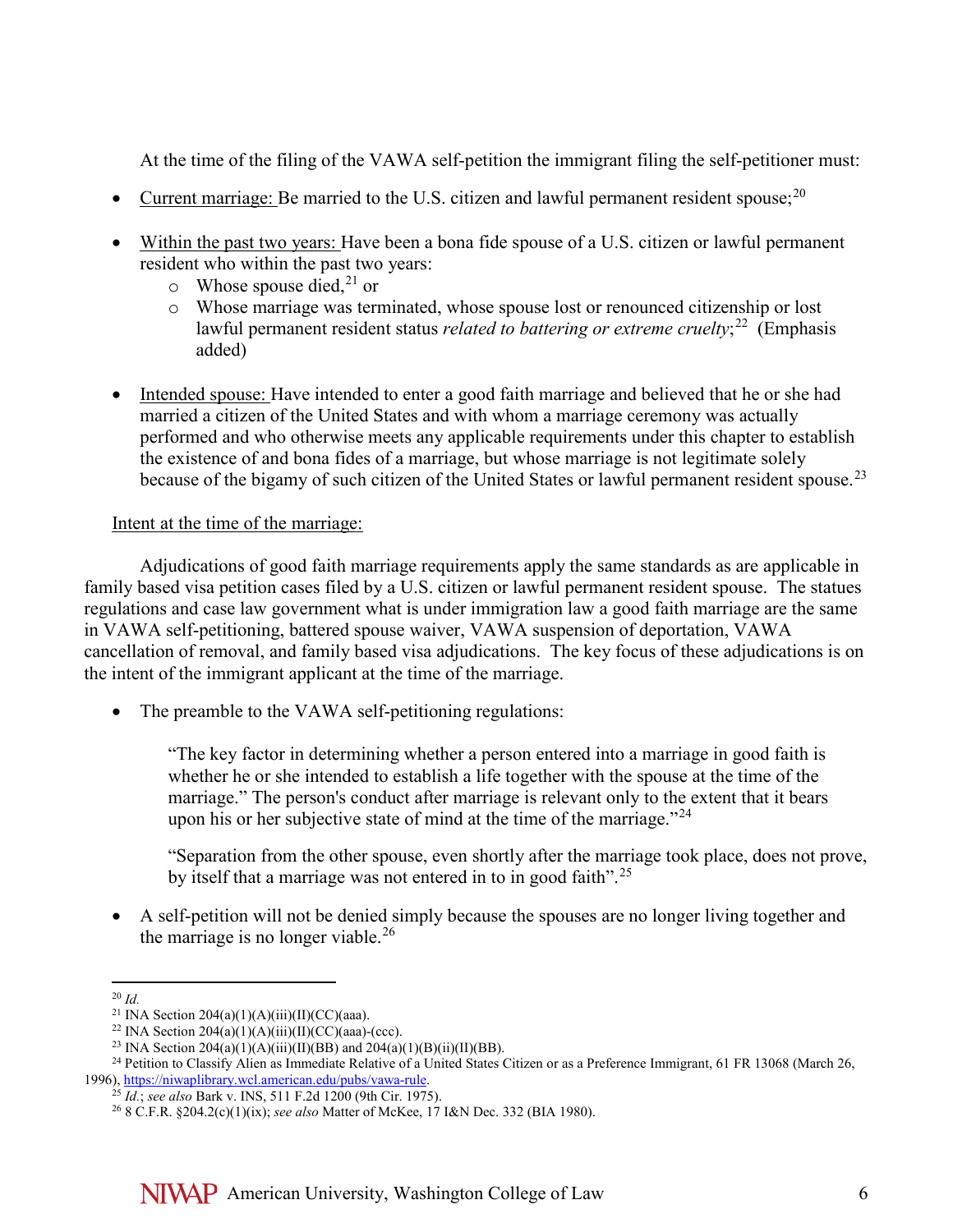- In determining whether an alien has entered into a good-faith marriage, "the central question is whether [the couple] intended to establish a life together at the time they were married."<sup>[27](#page-6-0)</sup>
- Criteria that the agency may consider to gauge this intent and the "commitment of both parties to the marital relationship"  $28$
- The actions of the parties after their marriage may be considered to the extent the actions illuminate the intent of the parties at the time they married. $29$
- Conduct after a couple is married even separation shortly after the marriage is relevant only to establish intent at the time the marriage was entered into.  $30$

It is important to note that the focus of this inquiry is the intention of the immigrant spouse or intended spouse at the time the marriage ceremony took place. If a marriage took place and the immigrant spouse lived with the U.S. citizen or lawful permanent resident spouse with the intent to establish a life together that is sufficient proof of good faith marriage. How the immigrant spouse and the U.S. citizen or lawful permanent resident spouse met is relevant but not determinative evidence. Immigrant spouses meet U.S. citizen or lawful permanent resident spouses in a variety of ways each of which can result in a good faith marriage under immigration laws. The U.S. citizen or lawful permanent resident spouse may have met through family members, faith based organizations, foreign travel, domestic dating services and international matchmaking agencies. Some immigrants meet and marry through marriages arranged by their family members or religious or cultural communities.

In determining whether the immigrant spouse entered the marriage in good faith how the couple met is evidence but is not dispositive. Immigrants whose marriages to U.S. citizens or lawful permanent residents were of shorter duration will be required by the DHS VAWA Unit to present more extensive proof of good faith marriage than immigrant spouses who have had children with their U.S. citizen or lawful permanent resident spouse or whose marriages were of longer duration.

### Evidence of Good Faith Marriage

In issuing the regulations implementing the 1994 Violence Against Women Act, INS recognized that in cases in which applicants must prove that battering or extreme cruelty exists in the spousal or parent child relationship, victims filing self-petitions and battered spouse waivers need only prove by a preponderance of the evidence that the victim married in good faith.<sup>[31](#page-6-4)</sup> In determining whether a battered immigrant filing for one of these forms of relief has proved marriage in good faith to a U.S. citizen or lawful permanent resident, DHS has confirmed that "eligibility is generally not established with any

<span id="page-6-0"></span> <sup>27</sup> Ibrahimi v. Holder, 566 F.3d 758 (2009); *see also* Damon v. Ashcroft, 360 F.3d 1084, 1088 (9th Cir. 2004); *see also* Cho v. Gonzales, 404 F.3d 96, 102 (1st Cir. 2005); *see also* Matter of Laureano, 19 I. & N. Dec. 1, \*3 (BIA 1983); *see also* Ayyoub, 93 Fed.

<span id="page-6-2"></span><span id="page-6-1"></span>Appx. 828, 2004 WL 618794, at \*4. 28 8 C.F.R. § 1216.5(e) (2); *see also* Nyonzele v. INS, 83 F.3d 975, 980 (8th Cir. 1996); *see also* Sami v. INS, 121 Fed. Appx. 615 (2005). 29 Ayyoub, 93 Fed. Appx. 828, 2004 WL 618794, at \*4.

<sup>30</sup> *Id.*

<span id="page-6-4"></span><span id="page-6-3"></span><sup>&</sup>lt;sup>31</sup> Petition to Classify Alien as Immediate Relative of a United States Citizen or as a Preference Immigrant, 61 FR 13068 (March 26, 1996)[, https://niwaplibrary.wcl.american.edu/pubs/vawa-rule.](https://niwaplibrary.wcl.american.edu/pubs/vawa-rule)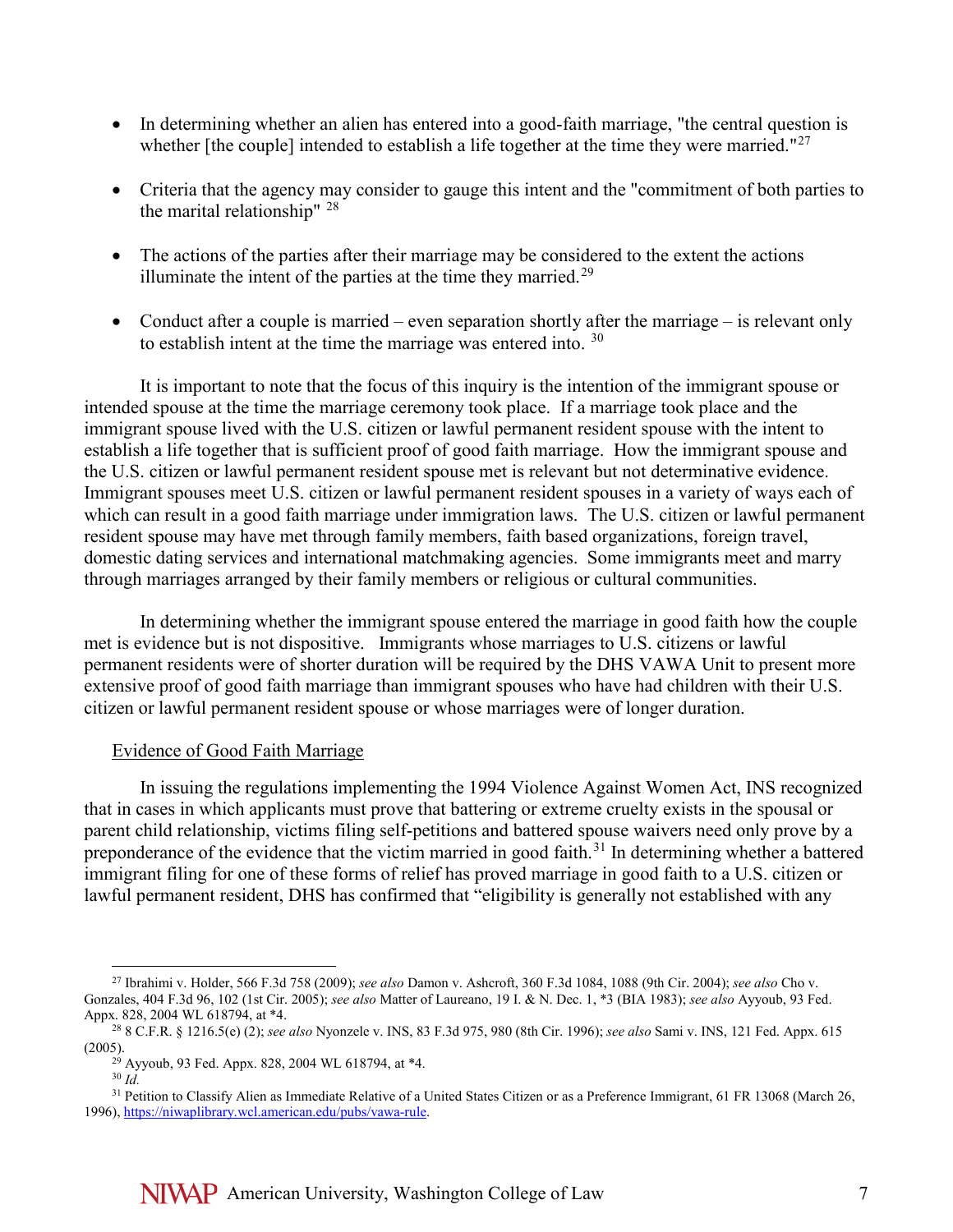single piece of evidence. Rather, we look at the total picture presented by the record."<sup>[32](#page-7-0)</sup> The totality of the evidence in VAWA self-petitioning and battered spouse waiver cases includes proof of battering or extreme cruelty. This same approach is required by VAWA's any credible evidence rules for VAWA cancellation of removal and VAWA suspension of deportation cases.

Battered immigrants applying as VAWA self-petitioners are required to prove in order to gain approval of their VAWA self-petition that they entered into their marriage with their marriage to their U.S. citizen or lawful permanent resident spouse in good faith. To prove this fact, the self-petitioner may provide any credible evidence that they entered their marriage in good faith. The preamble to the self-petitioning regulations state that -—

"The Service has previously determined that a variety of evidence may be used to establish a good-faith marriage, and a self-petitioner should submit the best evidence available. Evidence of good faith at the time of marriage may include, but is not limited to proof that one spouse has been listed as the other's spouse on insurance policies, property leases, income tax forms, or bank accounts; and testimony or other evidence regarding courtship, wedding ceremony, shared residence and experiences. *Matter of Laureano, 19* I&N Dec. 1 (BIA 1983). Other types of readily available evidence might include the birth certificates of children born to the relationship; police, medical, or court documents providing information about the relationship; and affidavits of persons with personal knowledge of the relationship. Self-petitioners who submit affidavits are encouraged to submit affidavits from more than one person. Other types of evidence may also be submitted; the Service will consider any relevant credible evidence."

- This evidence may include:  $33$ 
	- o documentation relating to the degree to which the financial assets and liabilities of the parties were combined;"
	- o documentation concerning the length of time during which the parties cohabited after the marriage and after the alien obtained permanent residence;"
	- o birth certificates of children born to the marriage;
	- o *police*, medical or court records providing information about the spousal or parent child relationship<sup>[34](#page-7-2)</sup> and/or the abuse occurring in that relationship;
	- o Evidence of the battering or extreme cruelty; or
	- o Other evidence deemed pertinent.

The same any credible evidence rules apply to all forms of Violence Against Women Act related immigration relief cases including proof of good faith marriage required for battered spouse waiver, VAWA cancellation of removal and VAWA suspension of deportation cases.

<span id="page-7-0"></span><sup>&</sup>lt;sup>32</sup> Questions/Discussion Topics at Vermont Service Center Stakeholder Meeting (August 20, 2009), https://niwaplibrary.wcl.american.edu/pubs/questions-discussion-vermont-service-center.<br>
<sup>33</sup> 8 C.F.R. § 216.5(e)(2).

<span id="page-7-2"></span><span id="page-7-1"></span><sup>34</sup> 8 C.F.R. §204.2(c)(1)(ix); *see also* Petition to Classify Alien as Immediate Relative of a United States Citizen or as a Preference Immigrant , 61 FR 13061 (March 26, 1996), [https://niwaplibrary.wcl.american.edu/pubs/vawa-rule.](https://niwaplibrary.wcl.american.edu/pubs/vawa-rule)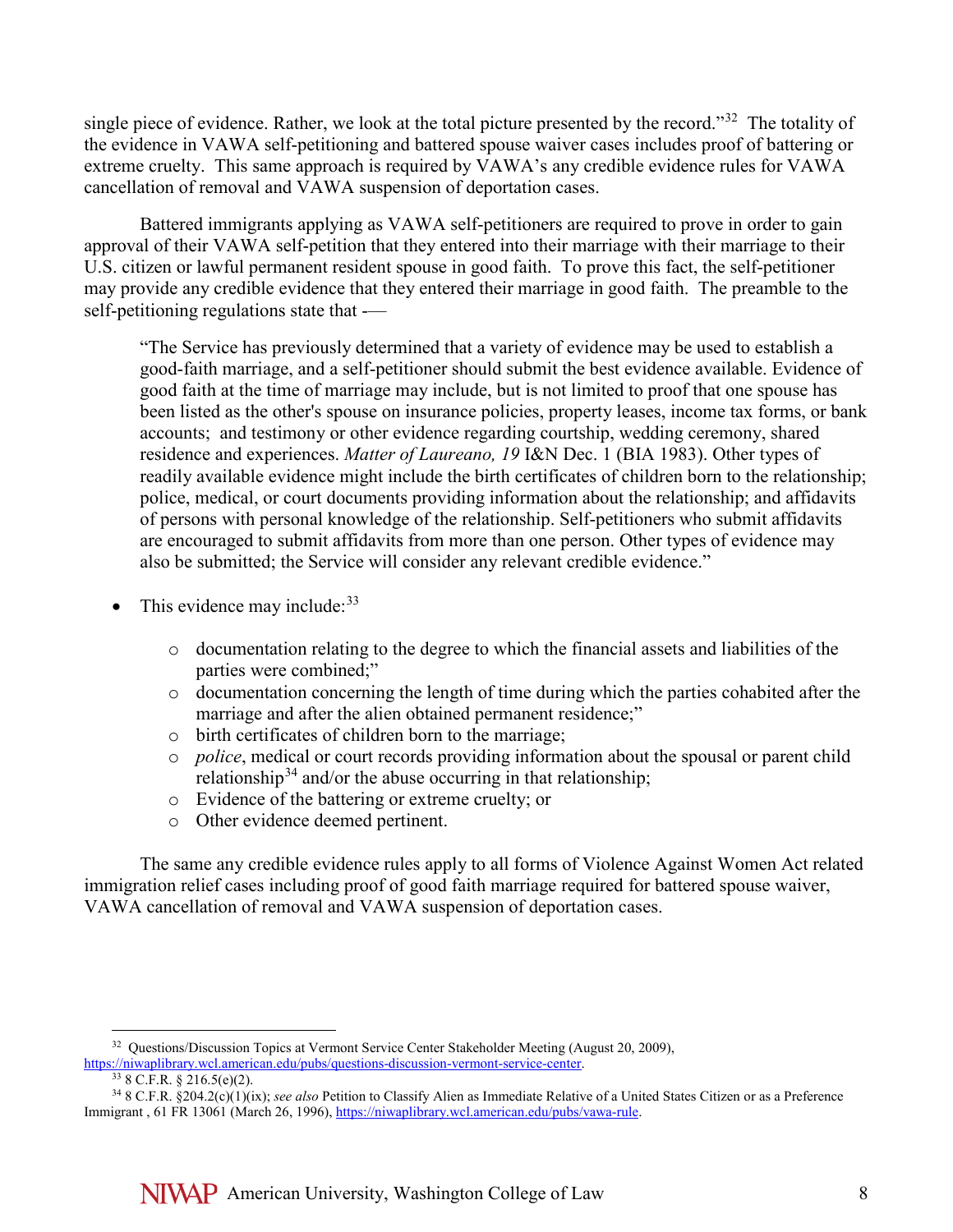### Evidence of "Battering or Extreme Cruelty" in a marriage or parent/child relationship is evidence of both good faith marriage and humanitarian need to free victims from abusive marriages.

Immigration Act of 1990 created a special waiver of Immigration Marriage Fraud Amendments of 1986 (IMFA) for immigrant spouses and children subjected to battery or extreme cruelty.<sup>[35](#page-8-0)</sup> After examining the impact that IMFA had in locking abused immigrant spouses and children into abusive marriages, Congress amended the INA creating a new waiver for spouses and children subjected to battering or extreme cruelty by their U.S. citizen or lawful permanent resident spouse or parent. Congress found that IMFA's two year marriage requirement locked abused immigrant spouses and children into marriages that were entered into in good faith and bona fide marriages to their abusers.

The battered spouse waiver legislation defined domestic violence under immigration law to include having been "battered or subject to extreme cruelty." This definition was designed to include violent acts, crimes committed against family members including threats and attempts, a recognition that other forms of non-physical abuse and coercive control could constitute extreme cruelty. In 1990 Congress ---

"[A]mend[ed] the Marriage Fraud Act and provide[d] immigrant spouses in a bona fide marriage, an escape from the beatings, the insults and the fear…. it would make it clear to abused spouses that there was an escape from their situations… Abused spouses should be sent a clearer signal that there is an escape from their dilemma and that the abusing spouse does not have complete control over their lives…[36](#page-8-1)

"It would seem unconscionable that any human being should be required by our laws to remain in a situation in which they are abused in order to remain in legal status."<sup>[37](#page-8-2)</sup>

#### Congress—[38](#page-8-3)

"[F]ound that there was a need to spell out that victims of such treatment are entitled to special consideration under the law. As a result, section 216 of the Act was amended by section 701 of the Immigration Act of 1990 to add this waiver.<sup>[39](#page-8-4)</sup> It is important that in adjudicating such waiver applications INS officers are aware of and in accord with the views of Congress in passing this legislation. Other issues to bear in mind when adjudicating a battering or extreme cruelty waiver include:

"Persons who have been subjected to such treatment may have difficulty in discussing their experiences. While it is almost always necessary to discuss the abusive events with the applicant, such discussions should be carried on in a professional manner which does not further abuse the applicant by forcing him or her to unnecessarily re-live abusive episodes.... Police reports and hospital records can be key documents in establishing that battering or extreme cruelty existed."

<span id="page-8-1"></span><span id="page-8-0"></span><sup>&</sup>lt;sup>35</sup> Section 701, Pub. L. No. 99-639, §701(a)(4)(c), 101 Stat. 3537 (1990).<br><sup>36</sup> House Congressional Record, UNITY AND EMPLOYMENT OPPORTUNITY IMMIGRATION ACT OF 1990 (October 02, 1990) [Page: H8642] (Remarks of Representative Louise Slaughter).<br><sup>37</sup> House Congressional Record, UNITY AND EMPLOYMENT OPPORTUNITY IMMIGRATION ACT OF 1990 (October 02, 1990) [Page: H8648]

<span id="page-8-2"></span><sup>(</sup>Remarks of Representative Gilman).

<span id="page-8-4"></span><span id="page-8-3"></span><sup>&</sup>lt;sup>38</sup> Adjudicator's Field Manual, Chapter 25 Petitions for Removal of Conditions on Conditional Residence, 25.1 Immigration Marriage Fraud Amendments of 1986*,* [https://niwaplibrary.wcl.american.edu/pubs/uscis-adjudicators-field-manuel-ch-25.](https://niwaplibrary.wcl.american.edu/pubs/uscis-adjudicators-field-manuel-ch-25) 39 Section 701, Pub. L. No. 99-639, §701(a)(4)(c), 101 Stat. 3537 (1990).